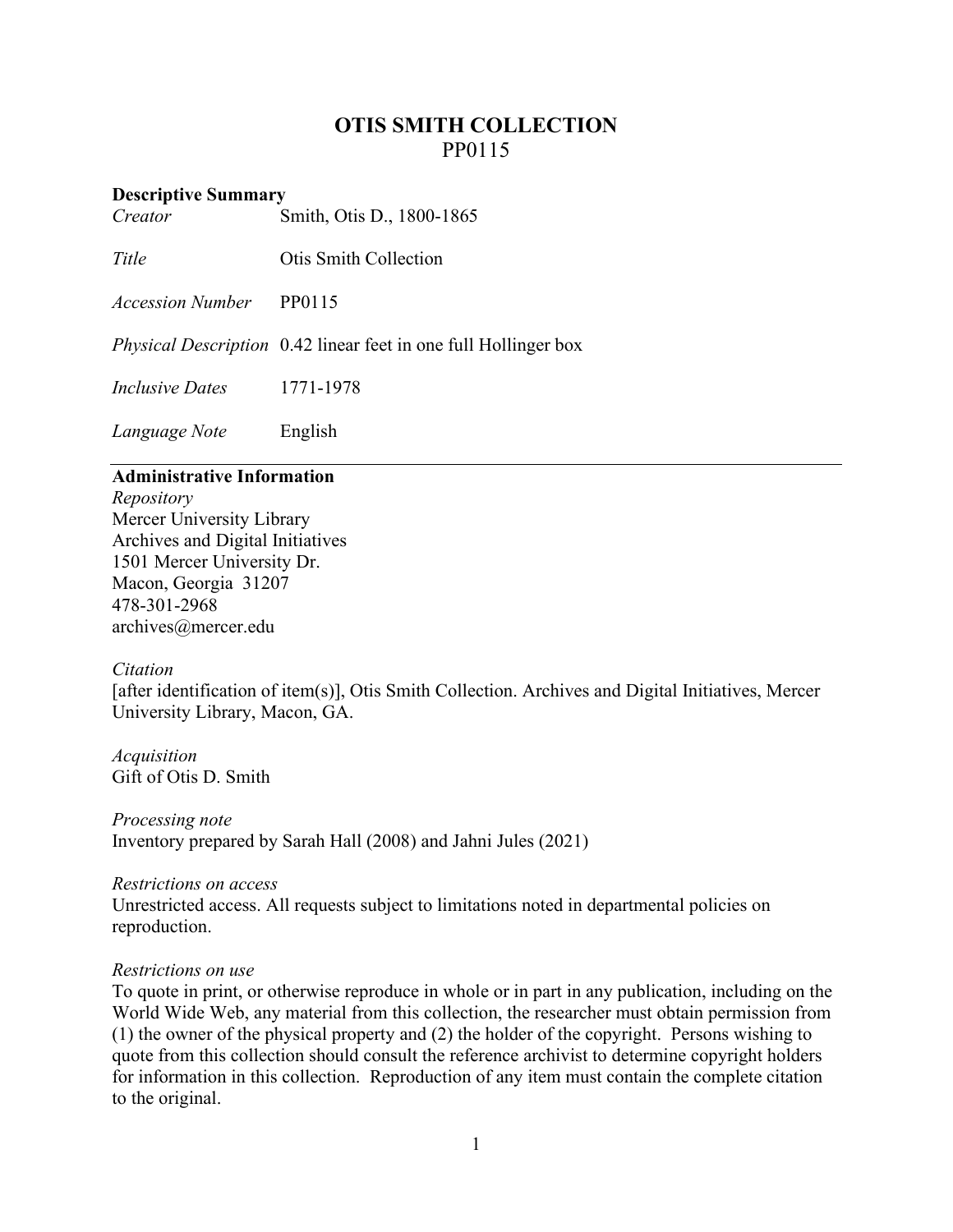## **Collection Description**

#### *Biographical Note*

Otis Smith was Mercer University's second president from 1840-1844. He awarded diplomas to the first graduating class of Mercer in 1841 and oversaw Mercer through an agricultural depression.

#### *Scope and Content Note*

This collection includes correspondence between acquaintances of Otis Smith, compiled by Otis D. Smith, Otis Smith's nephew. It is located on 11-B-06 in Compact Shelving.

*Subjects* Mercer University

*Related Material* None

## **Container List**

- Folder 1/1: Letters (old)
- Folder  $1/2$ : Thach, Mrs. C. C.
- Folder 1/3: Miscellaneous
- Folder 1/4: N.C. Libraries
- Folder 1/5: Boddie, Col. Jas. W. & LaGrange
- Folder 1/6: Hamilton, Mrs. Jefferson M.; Page, Mrs. Richard; Curtis, Mr. Nathaniel C. Jr.
- Folder 1/7: Honey Grove Lodge Record & Term Paper
- Folder 1/8: Smith, Deacon David
- Folder 1/9: Rice, Mrs. George
- Folder 1/10: Biographic Date
- Folder 1/11: Photographs
- Folder 1/12: Austin, Mrs. Deborah W. & Auburn, Ala.
- Folder 1/13: Smith, Otis (In Georgia)
- Folder 1/14: Doud, Mrs. Edson A., II: Conrad, Mrs. Anna Mae